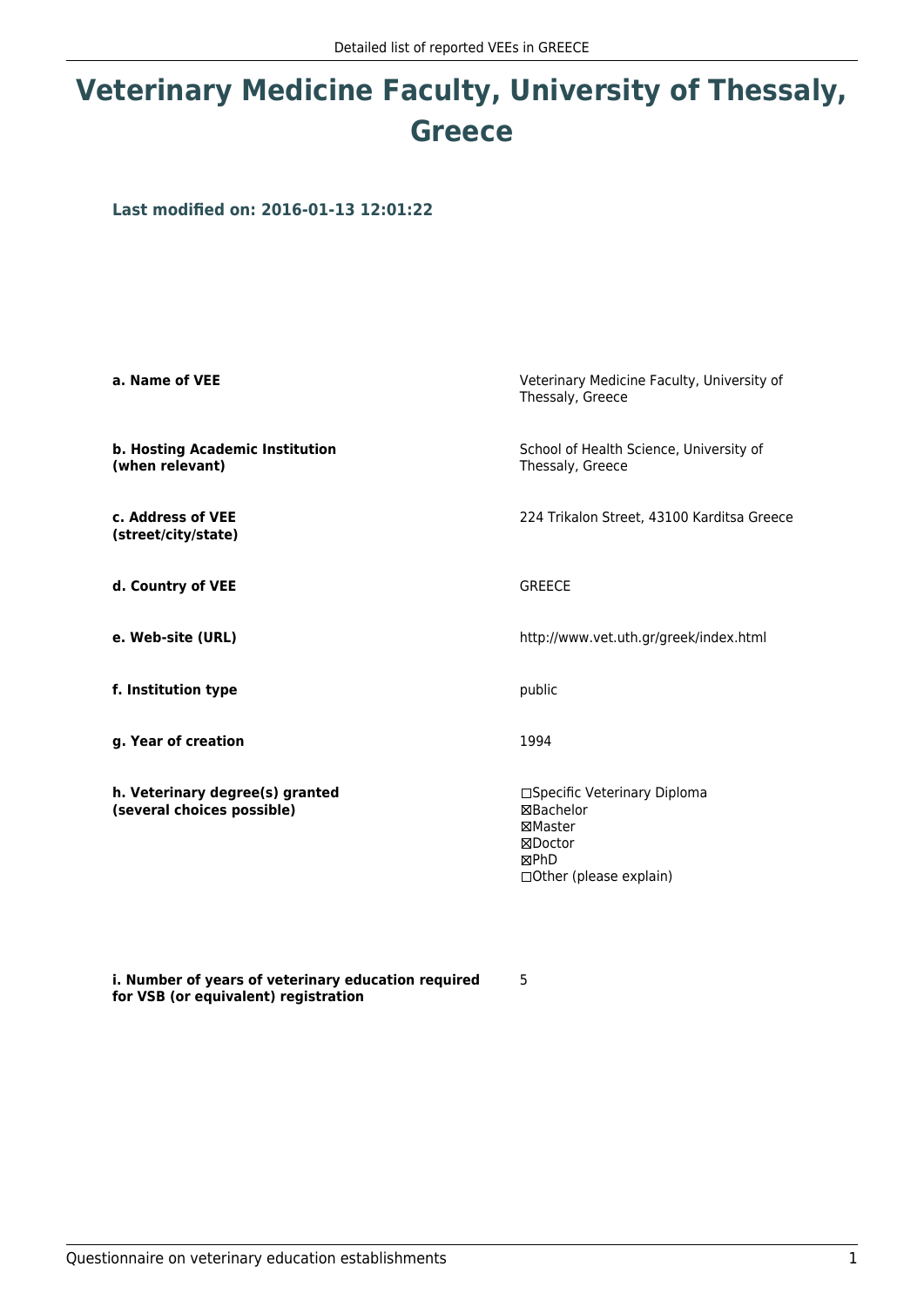## **j. Average number of veterinary students per class within the establishment**

|                                                                                                   | 1st Year                                                                                                                                                              | 51-100                                                                    |
|---------------------------------------------------------------------------------------------------|-----------------------------------------------------------------------------------------------------------------------------------------------------------------------|---------------------------------------------------------------------------|
|                                                                                                   | 2d Year                                                                                                                                                               | 51-100                                                                    |
|                                                                                                   | 3d Year                                                                                                                                                               | 51-100                                                                    |
|                                                                                                   | 4th Year                                                                                                                                                              | 51-100                                                                    |
|                                                                                                   | <b>5th Year</b>                                                                                                                                                       | 51-100                                                                    |
|                                                                                                   | 6th Year                                                                                                                                                              |                                                                           |
|                                                                                                   | 7th Year                                                                                                                                                              |                                                                           |
| k. Average number of veterinary graduates per year<br>from the establishment                      | $0 - 50$                                                                                                                                                              |                                                                           |
| I. Minimum education required for admission to the<br>establishment<br>(several choices possible) | ⊠High School University Entrance<br>Qualification<br>□Pre-Veterinary Science Diploma<br>□Pre-Veterinary Science Degree<br>□Other specific VEE entrance qualifications |                                                                           |
| m. Is there a selection procedure at<br>(several choices possible)                                | ⊠National level<br>□State level<br>□Establishment level                                                                                                               |                                                                           |
| n. National accreditation/certification/approval                                                  | Yes                                                                                                                                                                   |                                                                           |
|                                                                                                   | <b>Accrediting agency:</b>                                                                                                                                            |                                                                           |
|                                                                                                   | <b>Name of the Agency</b>                                                                                                                                             | The Hellenic<br>Quality<br>Assurance and<br>Accreditation<br>Agency (HQA) |
|                                                                                                   | <b>Address of the</b><br><b>Agency</b>                                                                                                                                | 44 Syngrou<br>Ave., 11742<br>Athens,<br><b>GREECE</b>                     |
|                                                                                                   | Country of the<br><b>Agency</b>                                                                                                                                       | Greece                                                                    |
|                                                                                                   | Date granted (yyyy-<br>mm-dd)                                                                                                                                         | 2011-05-25                                                                |
|                                                                                                   | <b>Period of validity</b><br>(years)                                                                                                                                  | 5                                                                         |